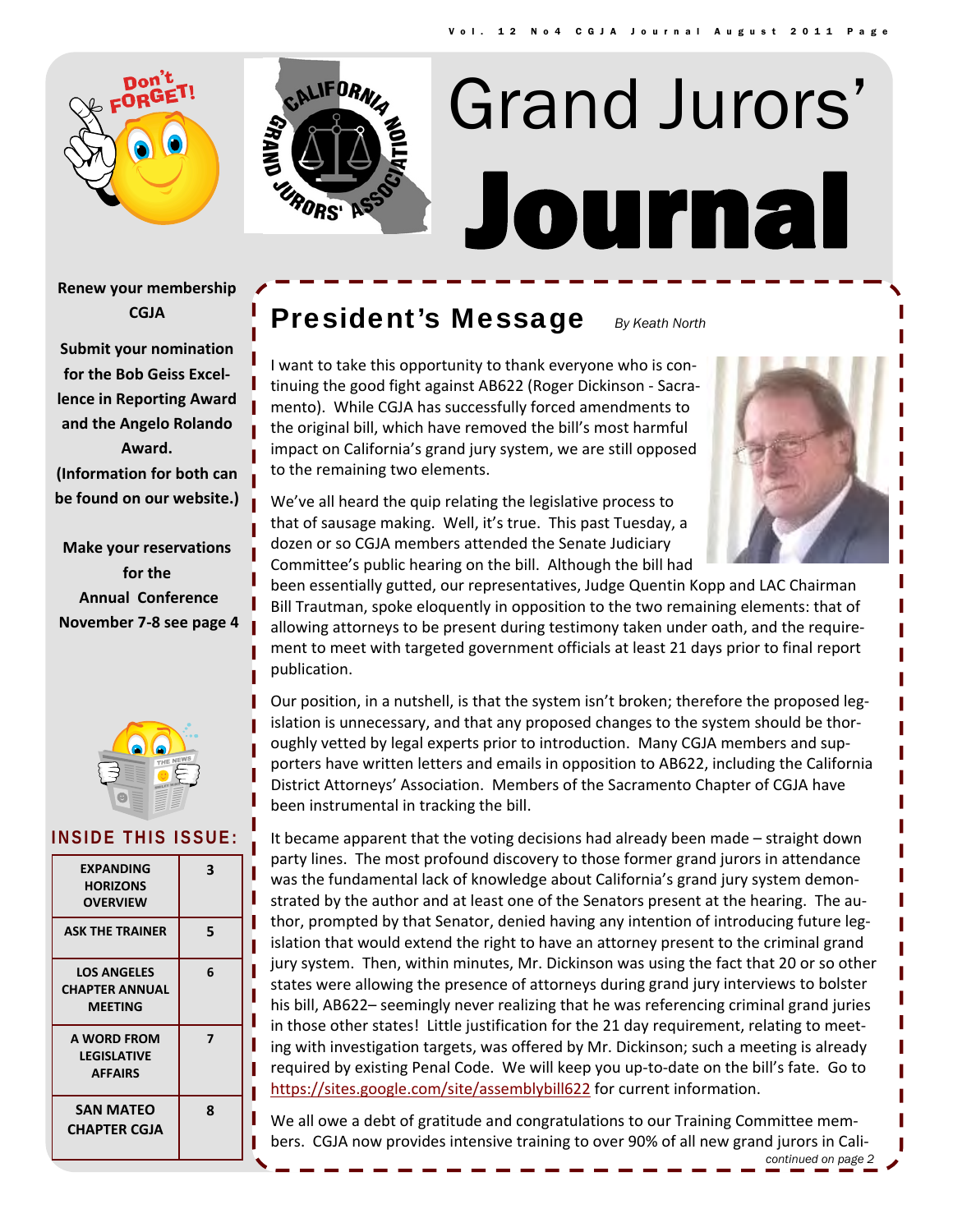Vol. 12 No4 CGJA Journal August 2011 Page 2

## **A STEP BACK IN TIME**

*Contributed by Di Masini*

*From the CGJA Grand Jurors' Journal – Winter 1996*

## **State Grand Jury Needed?**

The Boards of Supervisors of the Counties of Plumas and Solano among other groups have endorsed the proposal of a California State Grand Jury. The proposed jury would be an independent authority with full law enforcement powers, whose charge is to enforce violations of state law by elected officials.

The idea grew in part from the ad‐ monition of U.S. District Court Judge George C. Pratt in disposing of the ABSCAM 7 several years ago: "CORRUPT PUBLIC OFFICIALS POSE A GREATER DANGER TO THIS COUN‐ TRY THAN ALL THE DRUG TRAFFICK‐ ERS COMBINED. SUCH OFFICIALS NOT ONLY BETRAY THEIR CONSTITU‐ ENTS, BUT ALSO CONTRIBUTE TO A MORAL DECAY IN AMERICAN SOCI‐ ETY THAT MANY VIEW AS THE FORE‐ RUNNER OF ECONOMIC, POLITICAL AND SOCIAL DISASTER."

Note: In 2002, the ABSCAM 7 1980‐ 81 trials were highlighted in *Great American Trials.* If you would like more information here is a link: http://www.encyclopedia.com/ doc/1G2‐3498200272.html



*President's message continued from page 1* 

fornia. That training is going on right now, with many miles traveled and many volunteer hours being expended in this extremely important work. You are our heroes.

The first year of our Introductory Membership program is beginning to pay dividends, and we are receiving a steady stream of new CGJA membership applications/volunteer interest forms. The Membership Relations Commit‐ tee has plans to contact all "IMs" now that their year of service has ended. Those grand jurors continuing for a second year are eligible to continue their complimentary membership for another year. Great job, MRC!

Moving on ‐ the preparations for a fantastic Annual Conference this fall are proceeding very well. The theme of this year's AC, to be held at the Napa Embassy Suites on November  $7<sup>th</sup>$  &  $8<sup>th</sup>$ , is "EXPANDING HORIZONS." The planners intend to focus on expanding upon CGJA's recent successes: the growth of our training for new jurors and the improvements in the training curriculum; the support for sitting grand juries offered by our Legislative Affairs Committee; the increased interest in new Chapter formation; and the potential of our Introductory Membership program, now entering its second year. Make your reservations before October  $17<sup>th</sup>$  to take advantage of an incredible rate of \$109, which includes a full breakfast and a cocktail hour. The rate can be extended for up to five days following the Annual Confer‐ ence, so consider making this a mini‐vacation trip to the beautiful wine country.

The major project of designing a new website is continuing to progress. We are planning to present a preview of the design and its functionality at the  $4<sup>th</sup>$  Bay Area Regional meeting on August 27<sup>th</sup>. The goal is to have a fully functional version up and running by the time of the Annual Conference in November. It's an exciting venture.

Finally, I wish to express my personal gratitude to our Board members, com‐ mittee members, and all the volunteers statewide who give of their time and expertise to help preserve and protect this great institution. Without your efforts, the progress we've realized this past year could not have hap‐ pened. We have much to do in the area of improving public awareness of this great system, its potential as a populist voice in local government, and of the opportunity to serve as a grand juror. Together we strive to move closer to achieving our stated Mission ‐ "to promote government account‐ ability by improving the training and resources available to California's 58 regular grand juries, and educating the public about the substantial local government oversight and reporting powers these grand juries have."



#### **This is a first!**

**This year my Training commitments coincide with the August Journal deadline. Joann Landi, a member of our PR Committee, took on the task of proofing and editing the Journal. I have great confidence that she and Diane Masini will produce a fine product in my absence."** 

**Will be back on board for the October issue.** 

**Jerry**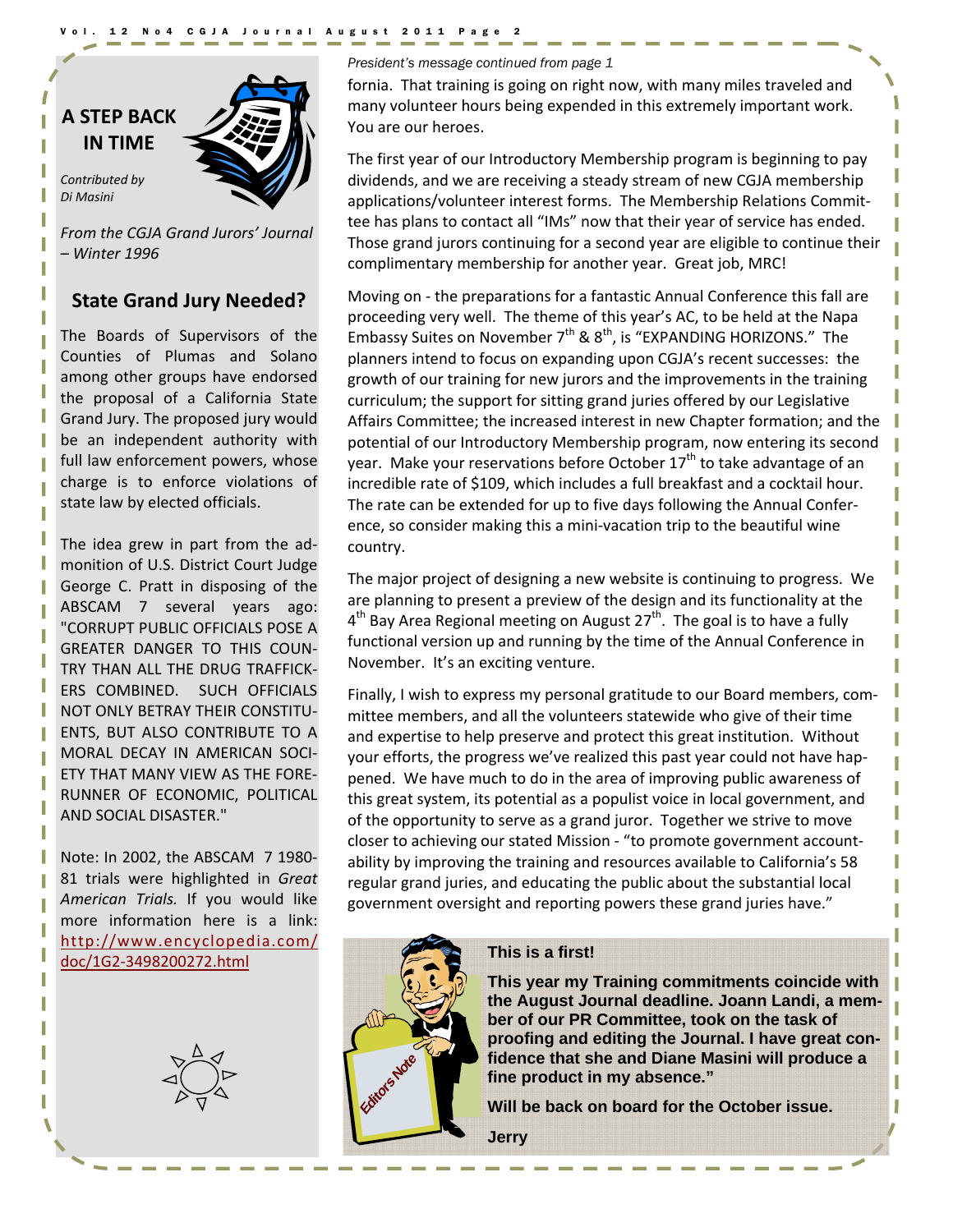## **Expanding Horizons ‐ A Brief Overview**

*By Diane Dame´ Shepp, President, Napa Chapter CGJA and Event Chair*

Achieve, Action, Change, Dream, Future, Goals, Opportunities, Plans, Creativity, Leadership. Webster's defines the word horizon, in part, as a "range of perception or experience."

These are just some of the random words and thoughts that came to mind when we considered the theme of the 30<sup>th</sup> annual CGJA conference scheduled for November  $7<sup>th</sup>$  and  $8<sup>th</sup>$  in Napa.

*Expanding Horizons*, also brought to mind Nelson Henderson's famous quote:

"The true meaning of life is to plant trees, under whose shade you do not expect to sit."

As we look to the future, how can we, the individual members, the local chapters of CGJA, and the CGJA as the um‐ brella organization, do a better, more effective job to meet our Mission, especially in the tightening governmental fis‐ cal environment?

The Program Committee of this year's conference hopes to create a spark or two that will stretch perceptions, magnify conference experiences and generate creative thinking as to the role of the CGJA and its county partners in the futurity of the Grand Jury system in California.

Here's a brief look at some of what is being planned for the various panel discussions:

#### **Expanding the Role of CGJA in Assuring Local Government Responsiveness**

The legal requirement for response to Grand Jury findings and recommendations are set forth in the California Penal Code, Section 933.05. This panel will explore how the CGJA local chapters can aid and assist local governments in fol‐ lowing up on responses to recommendations that fall within the categories of 1) will be implemented in the future, or 2) will need further studies.

#### **Expanding the CGJA Relationship with the Courts**

A discussion with representatives from the legal community. Superior Court judges, Court Executives and attorneys discuss the relationship between the courts and the CGJA and its chapters. The main focus will be to share what has been successful or not, as well as suggestions for strengthening the relationships in the future. A question and answer period will follow.

#### **AB 622 – Lessons Learned**

#### **The Ultimate Grand Jury Tool – Case Histories and Guidance on how to file an Accusation**

What is an accusation anyway? And what does that have to do with Grand Jury investigations? The 1985 Napa County Grand Jury foreman will review the "Ren Hen Capers".

#### **Expanding Horizons of the CGJA**

Each of the CGJA's standing committees has been adjusting its procedures to expand the breadth and depth of ser‐ vices provided. The committee chairs will explain what's been done and what plans are just over the horizon. There will be time for open dialogue.

#### **Legendary Napa Valley ‐ Wine, Food and the Arts**

There are hundreds of wineries and tasting rooms, scores of first class restaurants, miles of nature preserves and a multitude of cultural activities in and around the Napa Valley. A select panel to present the best the Valley has to of‐ fer.

All the above to be interspersed with special awards, memorium moments, recognitions of excellence, a special wine reception, a happy hour (or two), sit‐down dinner and of course, the Annual CGJA Meeting.

Current grand jurors are welcome to attend Day One of the Conference and then participate in the Report Writing Workshop presented by the Training Committee on Day Two.

Remember to register early. Limited number of rooms available. See you in November!

#### ▜▖▜▖▜▖▜▖▜▖▜▖▜▖▜▖▜▖▜▖▜▖▜▖▜▖▜▖▜▖▜▖▜▖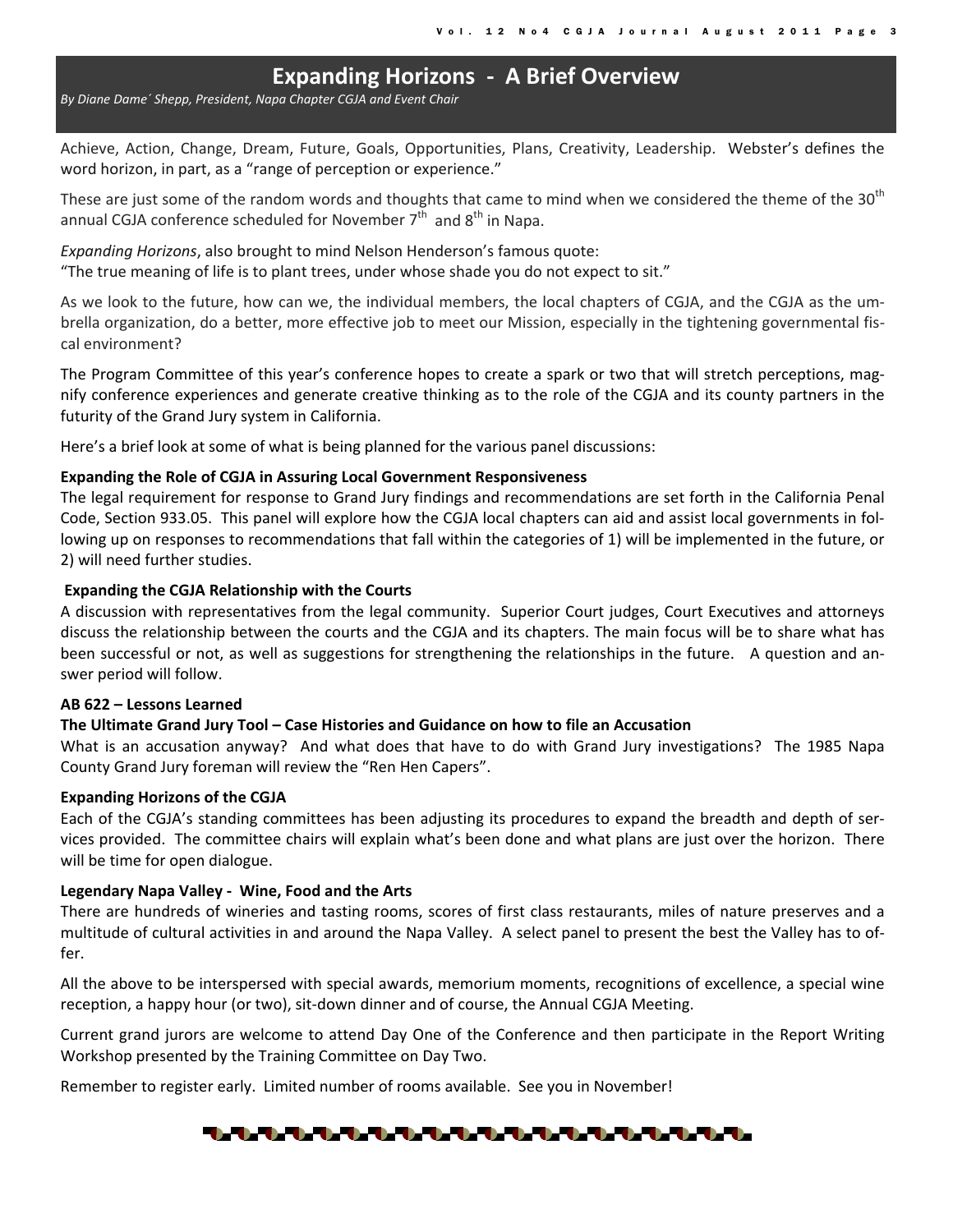

## California Grand Jurors' Association 30<sup>th</sup> Annual Statewide Conference **EXPANDING HORIZONS** November 7 & 8, 2011 **REGISTRATION FORM**

Embassy Suites Napa Valley, 1075 California Blvd, Napa, CA 94559 http://www.youtube.com/watch?v=rK8cyQDkBTs

|                      | Name: Guest(s): Guest(s):                                                                                                                                                                                                                                                                                            |                                 |                  |
|----------------------|----------------------------------------------------------------------------------------------------------------------------------------------------------------------------------------------------------------------------------------------------------------------------------------------------------------------|---------------------------------|------------------|
|                      |                                                                                                                                                                                                                                                                                                                      |                                 |                  |
|                      | County: Phone: Phone: Email: Email:                                                                                                                                                                                                                                                                                  |                                 |                  |
|                      | Affiliation: CGJA Member $\Box$ CGJA Associate Member $\Box$ Introductory Member $\Box$ Chapter Member $\Box$                                                                                                                                                                                                        |                                 |                  |
|                      | Association Member $\Box$ Sitting Grand Juror $\Box$ Court Representative $\Box$ Other-Specify:                                                                                                                                                                                                                      |                                 |                  |
| <b>REGISTRATION:</b> | Conference Attendance<br>*Inc: Lunch on Nov 7, Break service, special reception with wine<br>** please note: full breakfast each day included with hotel reservation                                                                                                                                                 | \$96.00*                        |                  |
|                      | Total per person                                                                                                                                                                                                                                                                                                     | $$96.00 \times =$               | $S^{\text{max}}$ |
|                      | Guest Lunch                                                                                                                                                                                                                                                                                                          | $$36.00 \times$ =               | $\sim$           |
|                      | <b>DINNER</b> on November 7, 2011 (inc. complimentary wine at table) $$45.00 \times$ = $=$                                                                                                                                                                                                                           |                                 |                  |
|                      | Risotto with Gorgonzola Cheese, Forest Mushrooms & Green Asparagus #<br>YES, I want to make an additional tax-deductible donation to help underwrite<br>*** will be listed in conference program if received by October 10, 2011<br>TOTAL PAYMENT (excluding hotel room, which attendees book directly with hotel) = |                                 | $\sim$           |
| $\mathcal{I}$ .      | Check enclosed payable to CGJA                                                                                                                                                                                                                                                                                       |                                 |                  |
| <b>THE ST</b>        | <b>VISA/MasterCard:</b> CWV: Exp Date: Card: CVV: Exp Date: Circle one                                                                                                                                                                                                                                               |                                 |                  |
|                      |                                                                                                                                                                                                                                                                                                                      |                                 |                  |
| Name on card:        |                                                                                                                                                                                                                                                                                                                      |                                 |                  |
|                      | Billing Address (If different from address on card): Network and the state of the state of the state of the state of the state of the state of the state of the state of the state of the state of the state of the state of t                                                                                       |                                 |                  |
|                      | Signature: Date: Date: Date: Date: Date: Date: Date: Date: Date: Date: Date: Date: Date: Date: Date: Date: Date: Date: Date: Date: Date: Date: Date: Date: Date: Date: Date: Date: Date: Date: Date: Date: Date: Date: Date: D                                                                                       |                                 |                  |
|                      |                                                                                                                                                                                                                                                                                                                      |                                 |                  |
|                      | Mail completed form with payment to:                                                                                                                                                                                                                                                                                 | Bonnie Kenk, Registration Chair |                  |
|                      | 5645 Dartford Way, San Diego, CA 92120                                                                                                                                                                                                                                                                               | 619-287-3449 parroted@cox.net   |                  |

Information: Diane Dame Shepp, Conference Chair,<br>P.O. Box 2496, Yountville, CA 94599 707-251-9826 napacqja@gma napacgja@gmail.com

> CGJA is a 501(c)3 non-profit, charitable organization. Tax ID #33-0079227 Visit our WEBSITE www.cgja.org for additional information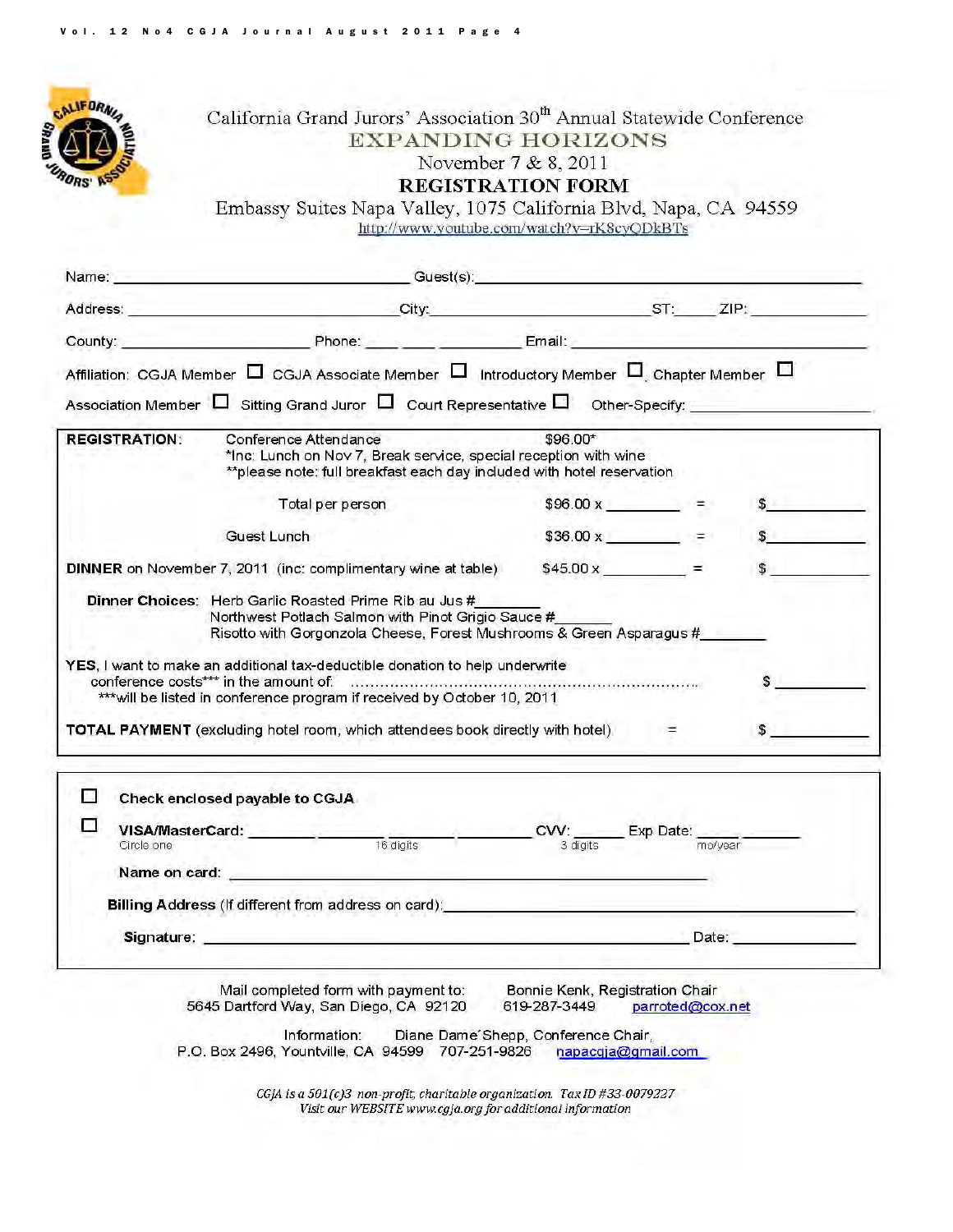Ask the Trainer Ask the Trainer Ask the Trainer

This is another in a series of articles aimed at current jurors, especially those who have taken advantage of our new Introductory Membership (IM). We will attempt to remind you of key issues on a timely basis. Please remember the following: Any trainer is happy to try to answer specific questions in their area of expertise and may be contacted by using the information in Tab 1 of the training manual; you may not take any response as *legal advice; and frequently you should contact your local legal advisors to answer questions. Please submit questions to me or the Journal Editor for future responses*

*Marsha Caranci CGJA Training Chair*

## **Selecting Investigation Topics**

*By Jerry Lewi*

If you have taken our training program you would recognize that about now you are or should be thinking about selecting topics for your investigations. We'd like to remind you of some key points and perhaps offer some tips to make this job easier and more productive.

There are several sources of topics: External, Internal, and your immediate past Grand Jury. Let's take them one by one. External sources include Citizen Complaints and Requests for Investigation. You do not have to investigate any citizen complaint or request, but you give the complainant the respect to consider the com‐ plaint seriously and at least acknowledge receipt. Your own rules dictate whether or not you will consider anonymous complaints. Another external source might be to attend local government public meetings to learn what is going on and items being discussed, particularly during public comments, which might yield some ideas. Internal sources are the jury members' own ideas based on their experiences and expertise. But do be aware of the personal agenda and be sure the topic is not so narrowly focused as to be a juror's "pet peeve." Newspaper articles are a good source as well. Last year's jury may have left you some ideas and some incomplete studies. But if your jury decides to proceed on one of these, remember to adhere to Penal Code 939.9 about making your report based on your own investigations. And look at your report frequency matrix to find entities that haven't been studied for some time – be sure that the matrix is up to date and in‐ cludes everything within your jurisdiction.

In frequent discussions with media representatives we are admonished to select topics that are timely and significant. Now is probably not the time to trot out ideas that will cost a lot of money, but rather topics that will save considerable money. These should garner attention and produce more immediate results. A word on the process of selecting topics: Some juries will go through a prioritization process and select a reasonable number of subjects early in their term. Others will select them one at a time depending on the investigative committee recommendations. Whatever process you use, be flexible. Don't get locked into topics that prove unrewarding and don't overlook worthy topics that arise later in the term.

And finally, remember that quality is more important than quantity, which is another way of saying don't spread your resources too thin.

#### **Donations Sought**

CGJA's mission is educating the public about the valuable role grand juries play in government oversight, and promoting government accountability by improving the training and resources available to grand jurors through California. Your generous donation will help us to continue providing this important public benefit.

CGJA is a California Nonprofit Public Benefit Corporation and designated as an IRS Section 501(c)3 Tax Exempt Corporation. Both dues and contributions to the association are deductible to the extent permitted by law. Our EIN Number is 33-0079227.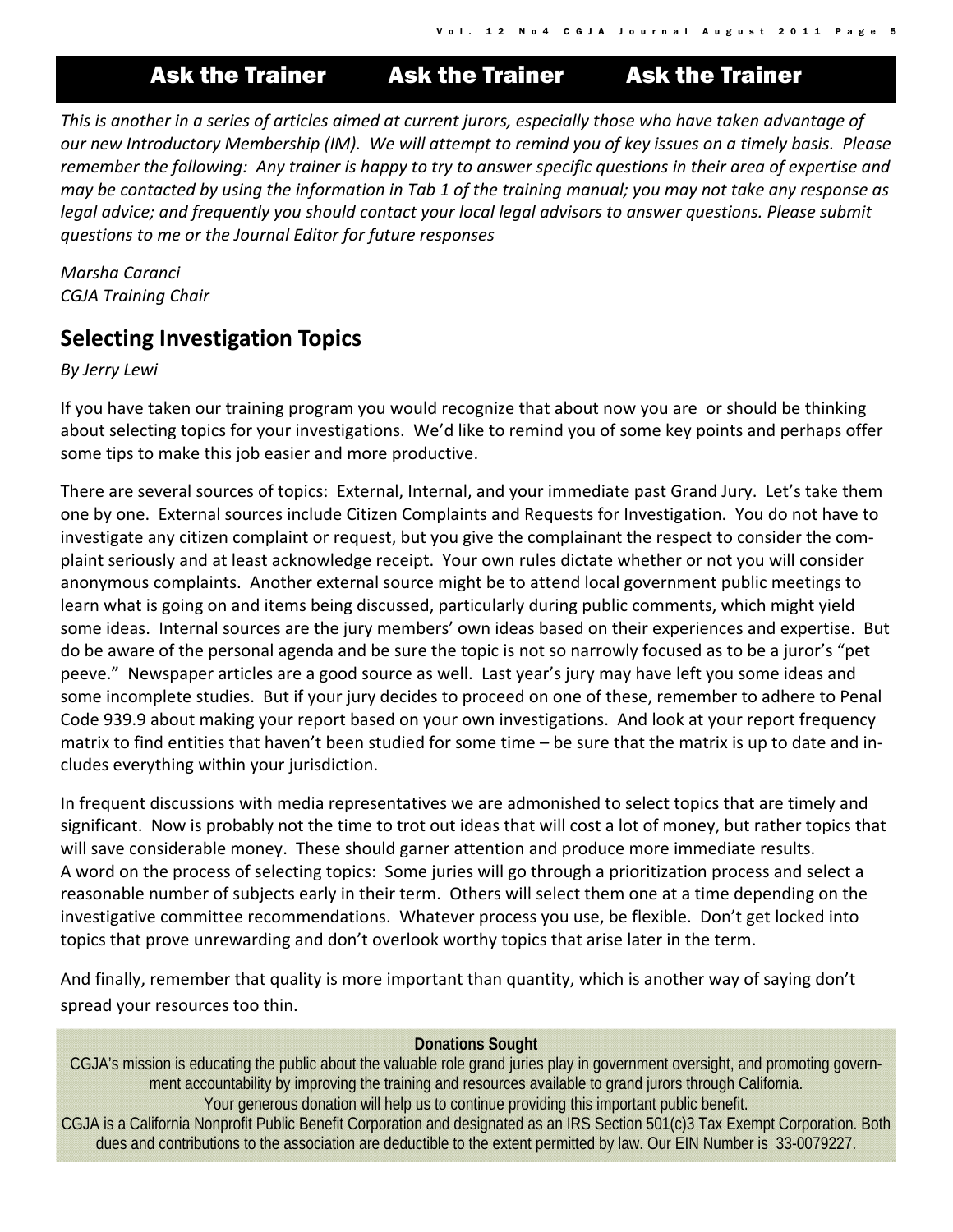## CGJA Committee Reports, Chapter and Associations Reports and News

## **Los Angeles Chapter Annual Meeting** *by Pat Yeomans patyeom@aol.com*

Ruben Vives, Los Angeles Times investigative re‐ porter, spoke to members of the Los Angeles County Grand Jurors Association June 14, 2011. The meeting was held at the Los Angeles Athletic Club and was chaired by John Hackney, LA County CGJA President. Members of former Los Angeles County grand juries

and guests from Ventura and Or‐ ange County attended.

The Hon. Patricia Schnegg, Supervis‐ ing Judge of the Los Angeles Supe‐ rior Court criminal courts, reported on efforts of the courts to cope with rising costs, lack of space and per‐ sonnel, especially long waits for court appointments and the chal‐ lenges to reducing the number of inmates in California prisons. Coop‐ eration with the L.A Sheriff, at‐ tempts to work within the law and a plan to speed up solutions are help‐ ful. She said that four L.A County criminal grand juries are contem‐ plated. Judge Schnegg is responsible for the selection and training of both the civil and criminal grand juries.

Vives, along with Jeff Gottleib, broke the case against the Southeast cities of Bell and Vernon. He wrote articles in the Los Angeles Times for over a

year to expose corruption. They have received nu‐ merous awards, including a Pulitzer Prize for com‐ munity service reporting.

They requested a meeting with City of Bell officials, June 26, 2010 to ask for minutes and documents about pay and pensions shortly after the City of Maywood, facing bankruptcy, hired Angela Spaccia, financial officer of Bell, to assist them. They met at a Bell city park with council members and the Chief of Police and when they asked Robert Rizzo, City Man‐ ager what his annual salary amounted to, he men‐ tioned \$700,000; much more than the President of the United States. Spaccia said she didn't know what her compensation was.

They called on the District Attorney, Public Integrity

Division, and eventually the Los Angeles County Grand Jury to issue subpoenas. They uncovered the fact that Spaccia re‐ ceived \$325,000. Police Chief Randy Adams received \$450,000. He claimed he was on disability from the city of Glendale where he had received \$215,000 annually. Rizzo claimed he came to the City of Bell in 1993 to save them from bankruptcy. As he increased his salary, the City Council did not approve his contract. The property taxes in Bell were second highest in L.A. County. Business owners were assessed. The Police Depart‐ ment harassed and charged exorbitant fees. The City of Bell is



Los Angeles Chapter President John Hackney presenting certificate of appreciation to Los Angeles Times reporter Ruben Vives at Chapter meeting of June 14th.

30% Latino, 50% foreign born and many are not citizens.

Pensions were discussed. Almost 60% of Bell's finances were involved in pensions to police and firemen. CalPers, State of California, was questioned about rules for pensions allowing retirement after short service. John Chiang who has oversight of finance in the State, issued lists of highest paid officials. Auditors were hired but rubberstamped finances without com‐ ment. It is estimated that 12 cities in Southeast Los Angeles have problems with finances. Questions arose about using re‐ development funds to hire city employees instead of complet‐ ing projects.

So what are the solutions? A group called BASTA, (meaning "enough" in Spanish) became active in Bell. Citizens are finally showing up at City Council meetings. In Bell, an entire new Council was elected. Residents were advised how to protest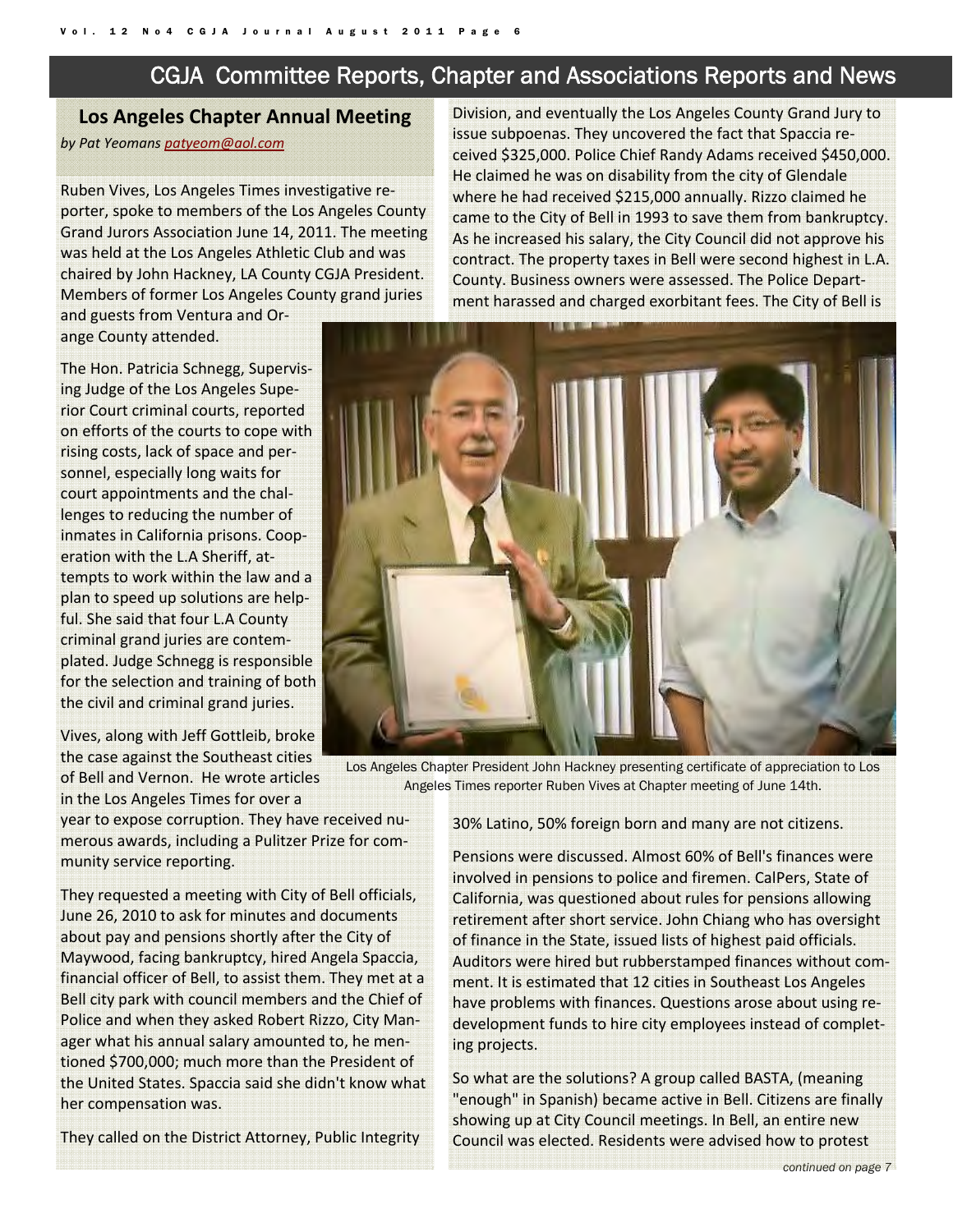## CGJA Committee Reports, Chapter and Associations Reports and News

#### *Continued from page 6*

inequities. They are seeking new auditors.

The City of Bell became a rallying point all over California leading to proposed changes in pay for city of‐ ficials and pensions authorized by CalPers. The City of Vernon was ac‐ cused of mismanagement and threatened with dissolution. They hired expensive law firms to retain their authority but made some changes to reply. This investigation has had a domino effect.

The City of Maricopa in Kern County is considering dissolution according to a grand jury recommendation. The City of Upland in San Bernardino County has indicted officials.

In June, an investigation was begun to look into water district policies controlled by a few politicians. Sev‐ eral questions were raised. Why did it take so long to uncover these problems? Will citizens rise up from apathy to involvement? Will the new redistricting decisions assist coop‐ eration?

President Hackney presented special awards to Judge Patricia Schnegg, to Ruben Vives and Jeff Gottlieb, thanking them for their participation in encouraging citizen involvement and good government. meetings. In Bell, an entire new Council was elected. Residents were advised how to protest inequities. They are seeking new auditors.

#### **A Word from the Legislative Affairs Committee**  *By Bill Trautman, Chair*

Over the past five months that the Legislative Affairs Committee (LAC) has been battling AB622 in the Cali‐ fornia Legislature, we have made

substantial progress in diluting its impact on the grand jury process; but we cannot rest until it is de‐ feated or vetoed. The Assembly Ap‐ propriations Committee removed the worst part of AB622 (making interviews under oath public). The Senate Judiciary Committee further amended the bill to restore the Court's discretion to relieve a grand jury from having to meet with a de‐ partment head or chief executive officer of an investigated agency to get their input at least 21 days be‐ fore issuing its final report. But it did not remove the provision allowing a witness testifying under oath before a civil grand jury to have his/her law‐ yer present. It merely put a five‐ year *sunset* on this provision. So at the moment, the Senate Appropria‐ tions Committee has the next shot to kill this bill at its hearing on Au‐ gust  $15^{th}$ .

CGJA has opined that the "lawyer requirement" in AB622 could cost the counties in excess of two and one‐half million dollars per year to provide counsel for local govern‐ ment employees testifying under oath, and for court reporters to make a record of lawyer misconduct in an interview. (See CGJA web‐ site).We have notified the Senators on the Senate Appropriations Com‐ mittee of our views and will present our position at the hearing before them on August  $15<sup>th</sup>$ .

We have also prepared a letter to the Governor urging him to veto AB 622 if it should land on his desk. In 2000, then‐Governor Gray Davis ve‐ toed a similar bill which would have allowed lawyers to attend both criminal and civil grand jury pro‐ ceedings. He noted in his veto‐ message that such a major change in the grand jury process deserved sub‐

stantial study before being imple‐ mented. The presence of lawyers in civil grand jury proceedings will change the dynamics of the fact‐ finding process and make it more difficult for citizen grand jurors to get at the truth.

So far, an unusual and disturbing pattern has emerged as this bill has gone through the Legislature. While the grand jury process and the local governmental agencies investigated by the grand jury are nonpartisan and not political, the votes on AB 622 have all been along party lines with only one exception; the Democ‐ rats voting with their author‐ colleague to move the bill along and the Republicans voting to kill the bill. Hopefully, the Senate will overcome this trend, or the Governor will veto AB 622. This bill clearly does not benefit the grand jury process, but to the contrary, impedes the citi‐ zens' right to check on their govern‐ ments. Keep the Faith, and don't let up! Let your voices be heard. Stay tuned...

**It's not to late to nominate a candidate for the Angelo Rolando Memorial Award. See the nomination form at CGJA.org or contact Chairperson Joann Landi, at 650-365-4184 or**  Joannelandi@aol.com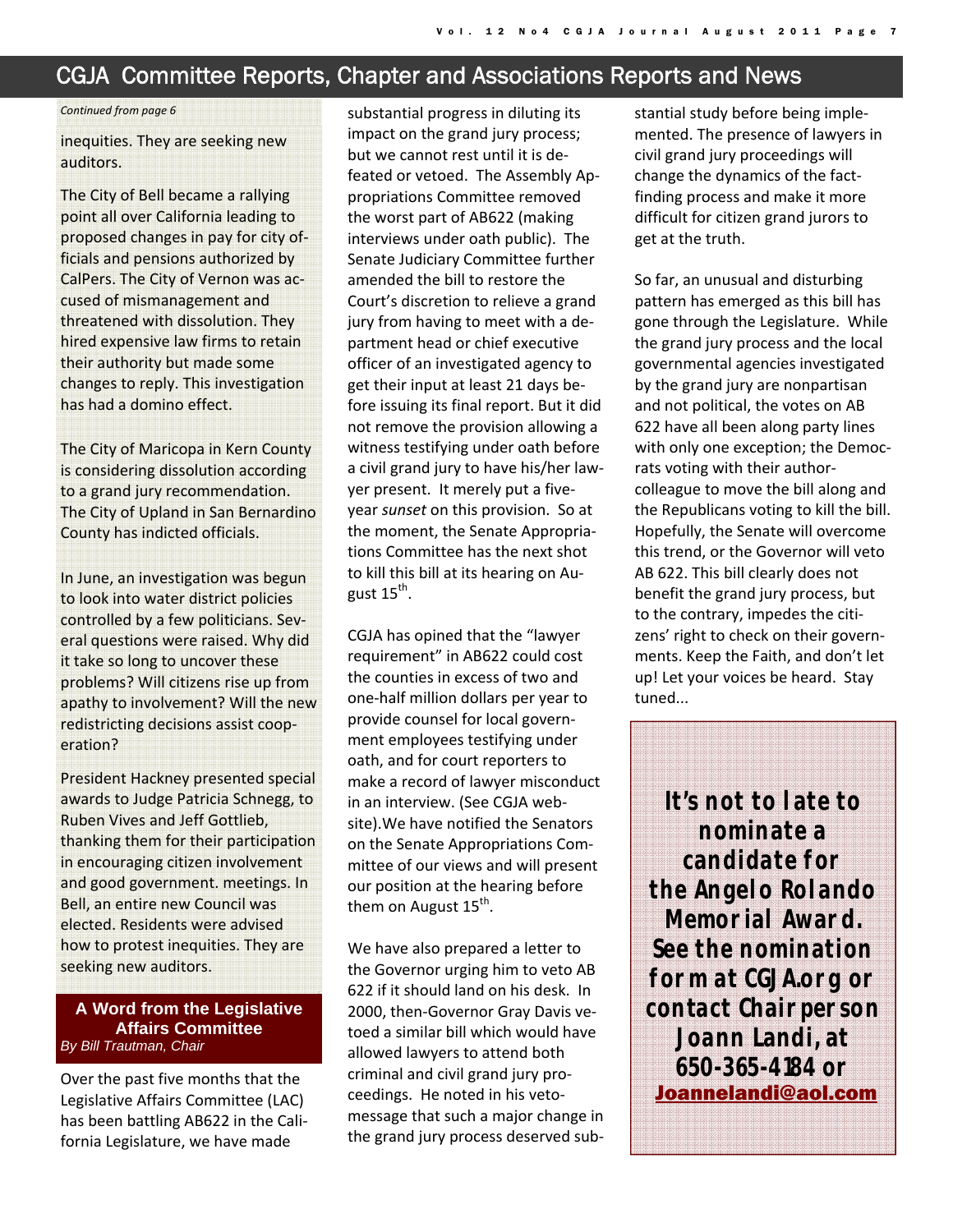## CGJA Committee Reports, Chapter and Associations Reports and News

#### **SAN MATEO COUNTY ASSOCIATION OF GRAND JURORS MOURNS THE PASSING OF ANGELO J. CARMASSI**

Leaving a void that will never be filled, a Charter Member of the San Mateo County Association of Grand Jurors and the backbone of the or‐ ganization, Angelo John Carmassi passed away peacefully at his home on "Memorial Day", May 30, 2011. He was the beloved spouse of Lorraine for 56 years. He was also the devoted father of Dennis, Loren and Carol and father‐in‐law of Vic, Victor and Darren, and a won‐ derful "Nonnu" to Bryn, Christopher, Avery, Kevin, Jack and Hayley and a cherished brother to Herman and Paul.

Born in San Francisco and a gradu‐ ate of USF, Angelo was a patriot, veteran of the Korean War, dedi‐ cated educator, Vice Principal of El Camino High, Principal of Parkway Jr. High, and a member of Opus, SIRS and a former member of the San Mateo County Civil Grand Jury. An‐ gelo loved crafting birdhouses and welcoming birds into his garden. He was also passionate for computers, technology and an avid movie buff, as well as being a superb entertainer and musician playing for the infa‐ mous "Minestroni Four". Gifted with words, and a master story teller, Angelo was always delivering and enjoying a classic joke, a martini and a good cigar.

Those who have been privileged to work with this giant realize what a great loss to our Chapter this is. His brilliant ideas and thoughtful plan‐ ning have carried our organization through not only tough times, but glorious ones also. In 2007, under the guidance of Angelo, the San Mateo County Association of Grand Jurors established a \$300 scholar‐

=

ship, which is awarded annually to the Hillsdale High School Senior who best investigates the workings of the Civil Grand Jury System. The two fold purpose of this scholarship is to both introduce the Civil Grand Jury System to the students and, at the same time, reward the student that best understands the system. What a legacy this man leaves be‐ hind for all members to emulate. He touched our lives in extraordi‐ nary ways, and because of it, we are better people. Although he is now gone, he will never be forgot‐ ten...for he will live eternally within our hearts. Until we meet again, may the Lord keep Angelo in the palm of his hand.

Barbara Arietta, President San Mateo County Association of Grand Jurors

## **CGJA 2011 Training Season Update** *By Marsha Caranci, Training Committee Chair*

The 2011 CGJA training season is just wrapping up as this Journal goes to press, and it has been a busy one. We have trained around 900 jurors in about a six week pe‐ riod, spanning the state from the far northwest corner (Del Norte County) and the far northeast cor‐ ner (Modoc County), to the west coast counties of Ventura and Santa Barbara, and the far south‐ east corner (Imperial county), and lots of places in between. Our team of 15 active trainers has been very busy, as has our support staff of volunteers. Thanks so much to all of you for enabling CGJA to bring this program to the new and re‐ turning jurors and alternates throughout the state.

But our work is not finished. As we

start to rest and recover from all this fun and hard work, we are gearing up for more as we look forward to training one more jury this fall (in that charming tiny county of Alpine) and to providing our annual fall Re‐ port Writing Workshops to be held in Napa on November 8 and in Sac‐ ramento on November 14 (see our website for more information).

Meeting and training grand jurors throughout the state has been a very rewarding experience for us all this year, and we wish the new juries the best of luck as they proceed with the important work they have to do.

### **Summary of Board Action**  *By Joann Landi*



**May 24, 2011** 

Approved Awards Com‐ mittee policy covering Re‐ gional Recogni‐ tion Awards

**June 28, 2011** Approved appointment of Leslie Lea to the Tellers Commit‐ tee

#### Help Wanted!

I am looking for a person or persons skilled in Microsoft Access and Microsoft Pub‐ lisher to help with several committee tasks. Please con‐ tact me if you would like to help. The pay is lousy but the comradeship and apprecia‐ tion are outstanding.

Jerry Lewi, PR Chair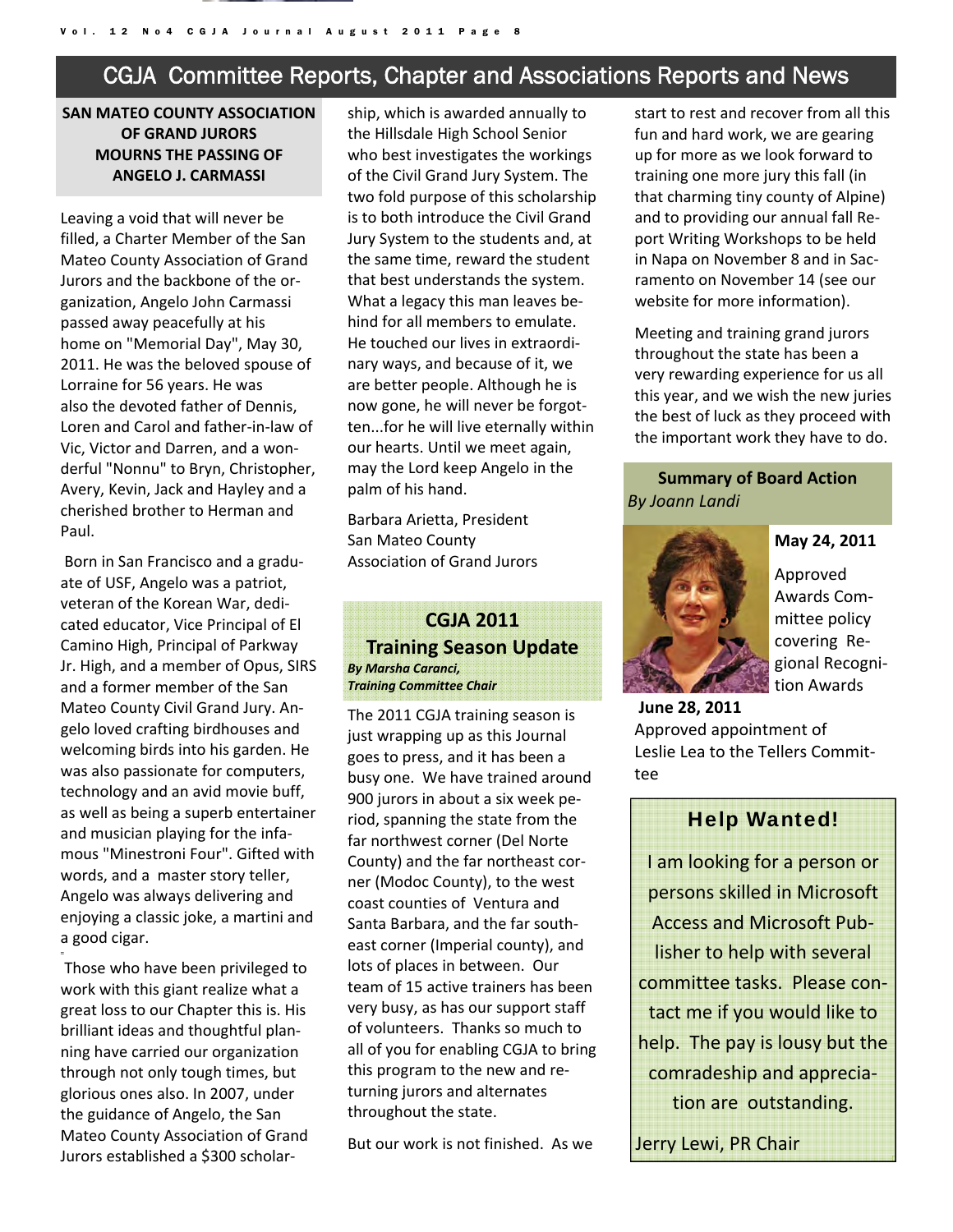٦

| <b>LUFORAL</b>                                                                                                                                                                                                                                                                                                                                                                                                                                                                                                                                                                                                                                                                                         | <b>California Grand Jurors' Association Membership Form</b>                                                                                                                                                                                                                                                                   |                                                    |                                            |
|--------------------------------------------------------------------------------------------------------------------------------------------------------------------------------------------------------------------------------------------------------------------------------------------------------------------------------------------------------------------------------------------------------------------------------------------------------------------------------------------------------------------------------------------------------------------------------------------------------------------------------------------------------------------------------------------------------|-------------------------------------------------------------------------------------------------------------------------------------------------------------------------------------------------------------------------------------------------------------------------------------------------------------------------------|----------------------------------------------------|--------------------------------------------|
|                                                                                                                                                                                                                                                                                                                                                                                                                                                                                                                                                                                                                                                                                                        | CGJA promotes government accountability by improving the training and resources available to<br>California's 58 regular grand juries and educating the public about the substantial local government<br>oversight and reporting powers these grand juries have.                                                               |                                                    |                                            |
| Please check all that apply:                                                                                                                                                                                                                                                                                                                                                                                                                                                                                                                                                                                                                                                                           |                                                                                                                                                                                                                                                                                                                               |                                                    |                                            |
| New member * Associate member ** Renewal Donation                                                                                                                                                                                                                                                                                                                                                                                                                                                                                                                                                                                                                                                      |                                                                                                                                                                                                                                                                                                                               |                                                    |                                            |
| Please check one:                                                                                                                                                                                                                                                                                                                                                                                                                                                                                                                                                                                                                                                                                      |                                                                                                                                                                                                                                                                                                                               |                                                    |                                            |
| 12 month membership @ \$30 2 years or more (specify if more ) @ \$25/year Lifetime @ \$500                                                                                                                                                                                                                                                                                                                                                                                                                                                                                                                                                                                                             |                                                                                                                                                                                                                                                                                                                               |                                                    |                                            |
| Please type or print legibly                                                                                                                                                                                                                                                                                                                                                                                                                                                                                                                                                                                                                                                                           |                                                                                                                                                                                                                                                                                                                               |                                                    |                                            |
| Name and the contract of the contract of the contract of the contract of the contract of the contract of the contract of the contract of the contract of the contract of the contract of the contract of the contract of the c                                                                                                                                                                                                                                                                                                                                                                                                                                                                         |                                                                                                                                                                                                                                                                                                                               |                                                    |                                            |
| Mailing address                                                                                                                                                                                                                                                                                                                                                                                                                                                                                                                                                                                                                                                                                        |                                                                                                                                                                                                                                                                                                                               |                                                    |                                            |
| City County County State Zip+4                                                                                                                                                                                                                                                                                                                                                                                                                                                                                                                                                                                                                                                                         |                                                                                                                                                                                                                                                                                                                               |                                                    |                                            |
| California County of Service Year(s) served on Grand Jury (e.g., 2000/01)                                                                                                                                                                                                                                                                                                                                                                                                                                                                                                                                                                                                                              |                                                                                                                                                                                                                                                                                                                               |                                                    |                                            |
|                                                                                                                                                                                                                                                                                                                                                                                                                                                                                                                                                                                                                                                                                                        |                                                                                                                                                                                                                                                                                                                               |                                                    |                                            |
| Are you a member of a local chapter or association? Chapter/association                                                                                                                                                                                                                                                                                                                                                                                                                                                                                                                                                                                                                                |                                                                                                                                                                                                                                                                                                                               |                                                    |                                            |
| Telephone: ( ) - Email address:                                                                                                                                                                                                                                                                                                                                                                                                                                                                                                                                                                                                                                                                        |                                                                                                                                                                                                                                                                                                                               |                                                    |                                            |
| Please consider adding a donation: \$ Do you wish your donation to remain unpublished? Yes No<br>Amount Enclosed or<br>Credit Card amount (MasterCard/ Visa only, please—fill in the information below)<br>Card Number: Party Card Number: Party 2014 - Party 2014 - Party 2014 - Party 2014 - Party 2014 - Party 2014 - Party 2014 - Party 2014 - Party 2014 - Party 2014 - Party 2014 - Party 2014 - Party 2014 - Party 2014 - Party 20<br>Billing name (if different from above)                                                                                                                                                                                                                    | CGJA is a California Nonprofit Public Benefit Corporation and designated an IRS Section 501(c)3 Tax Exempt<br>Corporation. Both dues and contributions to the association are deductible to the extent permitted by law.<br>Make check payable to California Grand Jurors' Association or enter credit card information below | Applicable fees will be charged on returned checks | 3 digit security code<br>from back of card |
| Billing address (if different from above)                                                                                                                                                                                                                                                                                                                                                                                                                                                                                                                                                                                                                                                              |                                                                                                                                                                                                                                                                                                                               |                                                    |                                            |
| Signature                                                                                                                                                                                                                                                                                                                                                                                                                                                                                                                                                                                                                                                                                              |                                                                                                                                                                                                                                                                                                                               |                                                    |                                            |
| "Individual (voting) membership is open to any person who is serving or has served as a member in good standing<br>on a county grand jury in California. Members elect a Board of Directors to conduct association business. Members are<br>eligible to serve on association committees, attend the association's annual conference at locations throughout<br>California and receive the CGJA Journal, containing periodic updates of association and grand jury developments<br>** Associate membership is open to persons who are interested in the association but have not served as a grand<br>juror. Such persons may enjoy all benefits of membership except the right to vote or hold office. | Mail to: CGJA Membership Attn: Bonnie Kenk, 5645 Dartford Way, San Diego, CA 92120                                                                                                                                                                                                                                            |                                                    |                                            |
| Please continue on to the membership volunteer form—support our important work with your time!!!!                                                                                                                                                                                                                                                                                                                                                                                                                                                                                                                                                                                                      |                                                                                                                                                                                                                                                                                                                               |                                                    |                                            |
|                                                                                                                                                                                                                                                                                                                                                                                                                                                                                                                                                                                                                                                                                                        |                                                                                                                                                                                                                                                                                                                               |                                                    |                                            |

г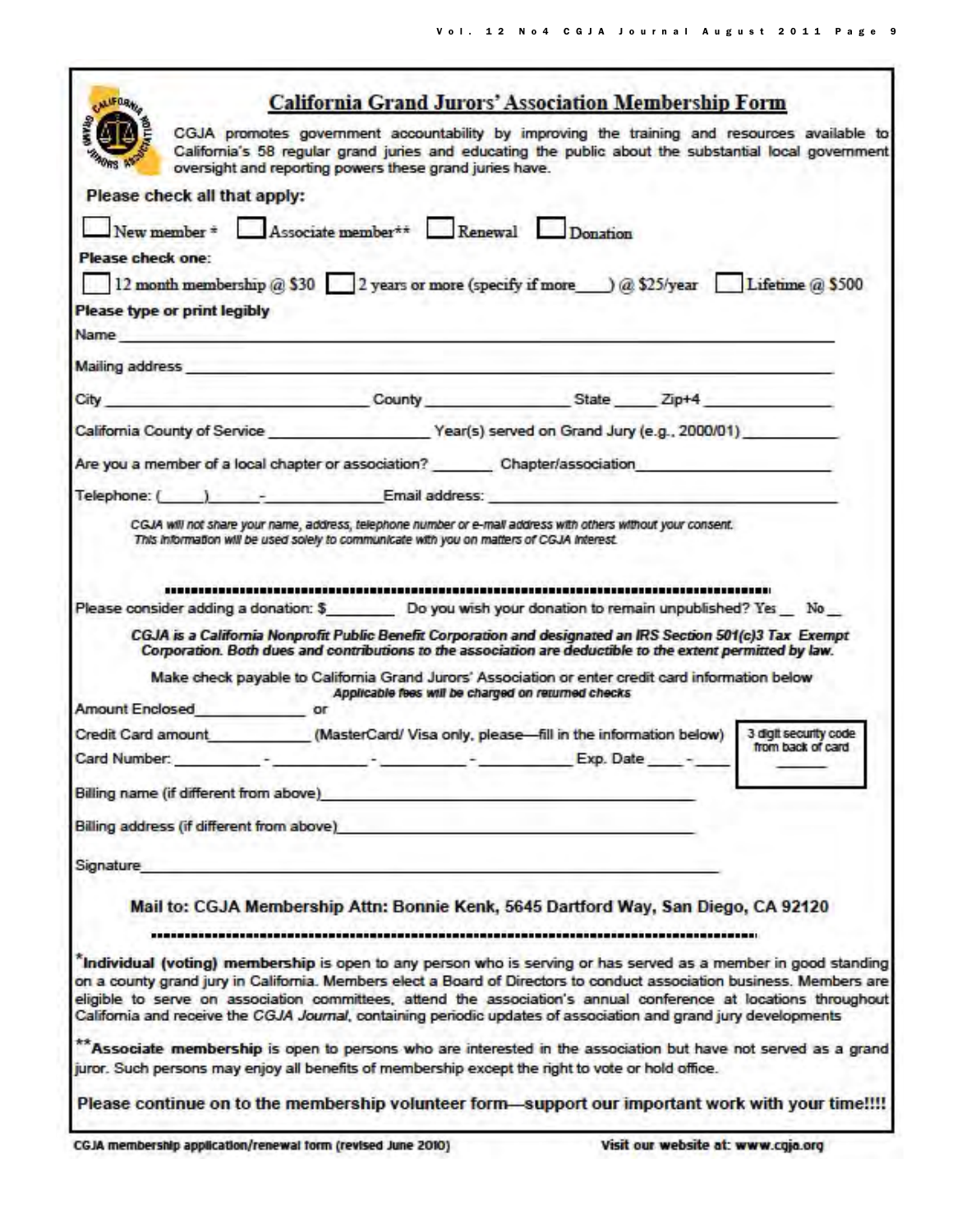Vol. 12 No4 CGJA Journal August 2011 Page 10

|                                                                                                                                                                                   | . .                                                                                                           |  |  |  |
|-----------------------------------------------------------------------------------------------------------------------------------------------------------------------------------|---------------------------------------------------------------------------------------------------------------|--|--|--|
| <b>Contact Information</b>                                                                                                                                                        |                                                                                                               |  |  |  |
| Name                                                                                                                                                                              |                                                                                                               |  |  |  |
| <b>Street Address</b>                                                                                                                                                             |                                                                                                               |  |  |  |
| City, $ST$ , ZIP + 4                                                                                                                                                              |                                                                                                               |  |  |  |
| Home Phone/Work Phone                                                                                                                                                             |                                                                                                               |  |  |  |
| <b>E-Mail Address</b>                                                                                                                                                             |                                                                                                               |  |  |  |
| <b>Interests</b>                                                                                                                                                                  |                                                                                                               |  |  |  |
| Tell us in which areas of our organization you are interested in volunteering                                                                                                     |                                                                                                               |  |  |  |
| Administration                                                                                                                                                                    | Committee made up of the officers of the Assoc. and the Chairpersons of the Standing Committees               |  |  |  |
| <b>Finance</b>                                                                                                                                                                    | Oversees the financial management of the Association                                                          |  |  |  |
| Legislative Affairs                                                                                                                                                               | Monitors legislative activity at the state level regarding issues that affect the Grand Jury system           |  |  |  |
| <b>Membership Relations</b>                                                                                                                                                       | Handles all membership matters including chapter formation                                                    |  |  |  |
| <b>Miscellaneous Operations</b>                                                                                                                                                   | Plans annual conference, maintains P&P, Grand Jury archiving, fund raising                                    |  |  |  |
| <b>Public Relations</b>                                                                                                                                                           | Manages website, publish Journal, educate public in support of California's Regular Grand Juries              |  |  |  |
| Training                                                                                                                                                                          | Develops annual training programs for new sitting grand jurors presented at various locations                 |  |  |  |
| Periodic & Special                                                                                                                                                                | Committees are: Nominations, Ad-Hoc By-laws, Angelo Rolando Award, Audit, Grant Writing                       |  |  |  |
| Other                                                                                                                                                                             |                                                                                                               |  |  |  |
| <b>Special Skills or Qualifications</b>                                                                                                                                           |                                                                                                               |  |  |  |
| Summarize special skills and qualifications you have acquired from employment, previous volunteer work, or through<br>other activities, including hobbies or sports               |                                                                                                               |  |  |  |
|                                                                                                                                                                                   |                                                                                                               |  |  |  |
| <b>Previous Volunteer Experience</b>                                                                                                                                              |                                                                                                               |  |  |  |
| Summarize your previous volunteer experience                                                                                                                                      |                                                                                                               |  |  |  |
|                                                                                                                                                                                   |                                                                                                               |  |  |  |
| Participating in CGJA committees or as a Director or Officer may require a waiver of your expressed CGJA pri-<br>vacy preferences within the scope of performance of those duties |                                                                                                               |  |  |  |
|                                                                                                                                                                                   | Date and the second state of the second state and state and state and state and state and state and state and |  |  |  |
| Thank you for completing this application form and for your interest in volunteering with us                                                                                      |                                                                                                               |  |  |  |
|                                                                                                                                                                                   | Mail to: CGJA Membership, Attn. Bonnie Kenk, 5645 Dartford Way, San Diego, CA 92120                           |  |  |  |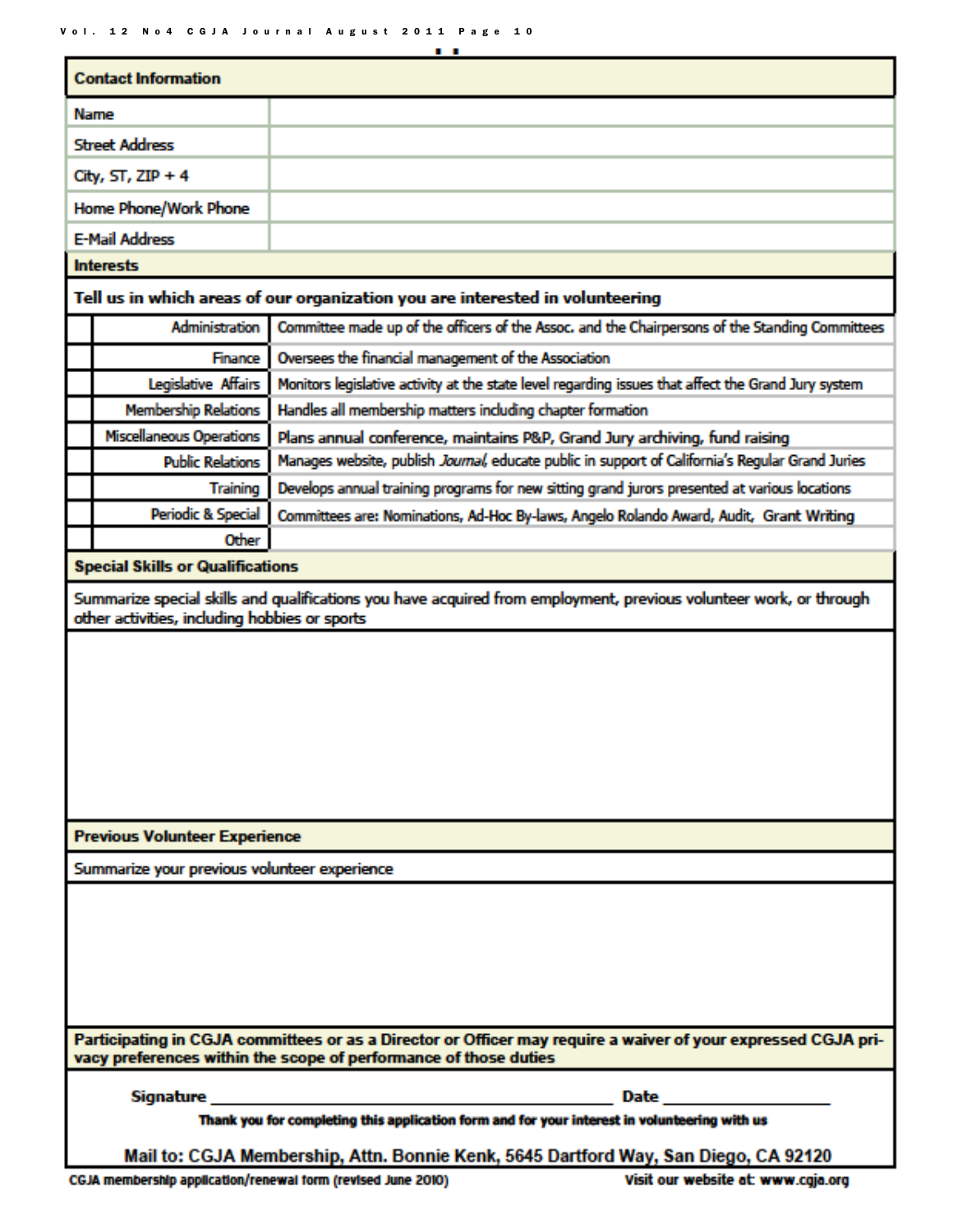#### CGJA Officers

**President Keath North**  P.O. Box 740 Loleta, CA 95551 916-471-6500 : president@cgja.org

Vice President **Dan Mufson** 1877 Atlas Peak Road Napa, CA 84558 707-255-4030 dan@apotherx.com

**Secretary Joann Landi** 178 South Palomar Drive Redwood City, CA 94062 650-365-4184 joannelandi@aol.com

**Treasurer Dianne Hoffman**  14142 Baker Street Westminster, CA92683 714-892-5557 cgjamailbox@yahoo.com

#### **GRAND JUROR ORGANIZATIONS BY COUNTY**

**County President Email Address** Contra Costa Leslie Lee lgroarke@pacbell.net El Dorado\* Chuck Mac Lean camaclean1@sbcglobal.net **Fresno** Marian Mosley marianmosley@att.net Humboldt Diane Lehman sdlehman@wavecable.com **Kern** Larry Walker larywalker@gmail.com **Kings** Ken Beinhorn kbeinhorn@sbcglobal.net Los Angeles John Hackney **hackneyassoc@aol.com Marin** Karin Hern karin.hern@sbcglobal.net **Monterey Ray Wuco carmelwuco@redshift.com Napa Diane Dame' Shepp** napaCGJA@gmail.com **Nevada** To be announced **Orange\*** Joe Moreland in a joenkay@dslextreme.com Sacramento Joseph Maloney **igepm@pacbell.net** San Benito **John Sitton** sitton sitton sitton\_john@yahool.com San Bernardino\* Burrel Woodring **Burnal Burrelw@aol.com** San Diego\* Meredith Avery mlavery1@live.com San Francisco Beate Boultinghouse beateb4@aol.com San Luis Obispo Dorothy A Schlitz **San Luis Obispo Dorothy A Schlitz** lsdsopie@sbcglobal.net **San Mateo Barbara Arietta barietta2006@yahoo.com Shasta** Ray Frisbie **Ray Frisbie Ray Frisbie Ray Frisaus@hotmail.com** Solano **Wanda Kiger-Tucker** Kigertucker@juno.com **Sonoma** Rich Klein **Rich Klein** Kleinmain@gmail.com

 **\*Independent Past Grand Jurors Association**

#### Standing Committee Chairs

**Awards** Betty J. Mattea 415‐492‐8857 bjmattea@sonic.net

**Finance** John Phillips 925‐377‐1112 john@phillipstrustees.com

**Legislative Affairs** Bill Trautman 707‐255‐5570 trautman17@sbcglobal.net

**Membership Relations** Dan Mufson 707 255‐4030 dan@apotherx.com

**Public Relations** Jerry Lewi 805‐ 532‐1321 cgjaprguy@roadrunner.com

> **Training** Marsha Caranci. 530‐242‐6554 caranci@aol.com

#### CGJA Directors

*North*

**Marsha Caranci,** Shasta caranci@aol.com

**Keath North,** Humboldt Krn48@aol.com

**Darrel Petersen,** Humboldt dakotadp@gmail.com

#### *Central*

**Beate Boultinghouse**, San Francisco beateb4@aol.com

**Karin Hern**, Marin Karin.hern@sbcglobal.net

**Joann Landi** San Mateo Joannelandi@aol.com

> **Dan Mufson,** Napa dan@apotherx.com

#### *South*

**Dianne Hoffman**, Orange cgjamailbox@yahoo.com

**Jerry Lewi**, Ventura cgjaprguy@roadrunner.com

**Anthony Noce**, Kern cgjaguy@yahoo.com

**Mac Small,** Monterey fmacsmall@mac.com

*Director at Large*

**William Trautman, Napa** trautman17@sbcglobal.net